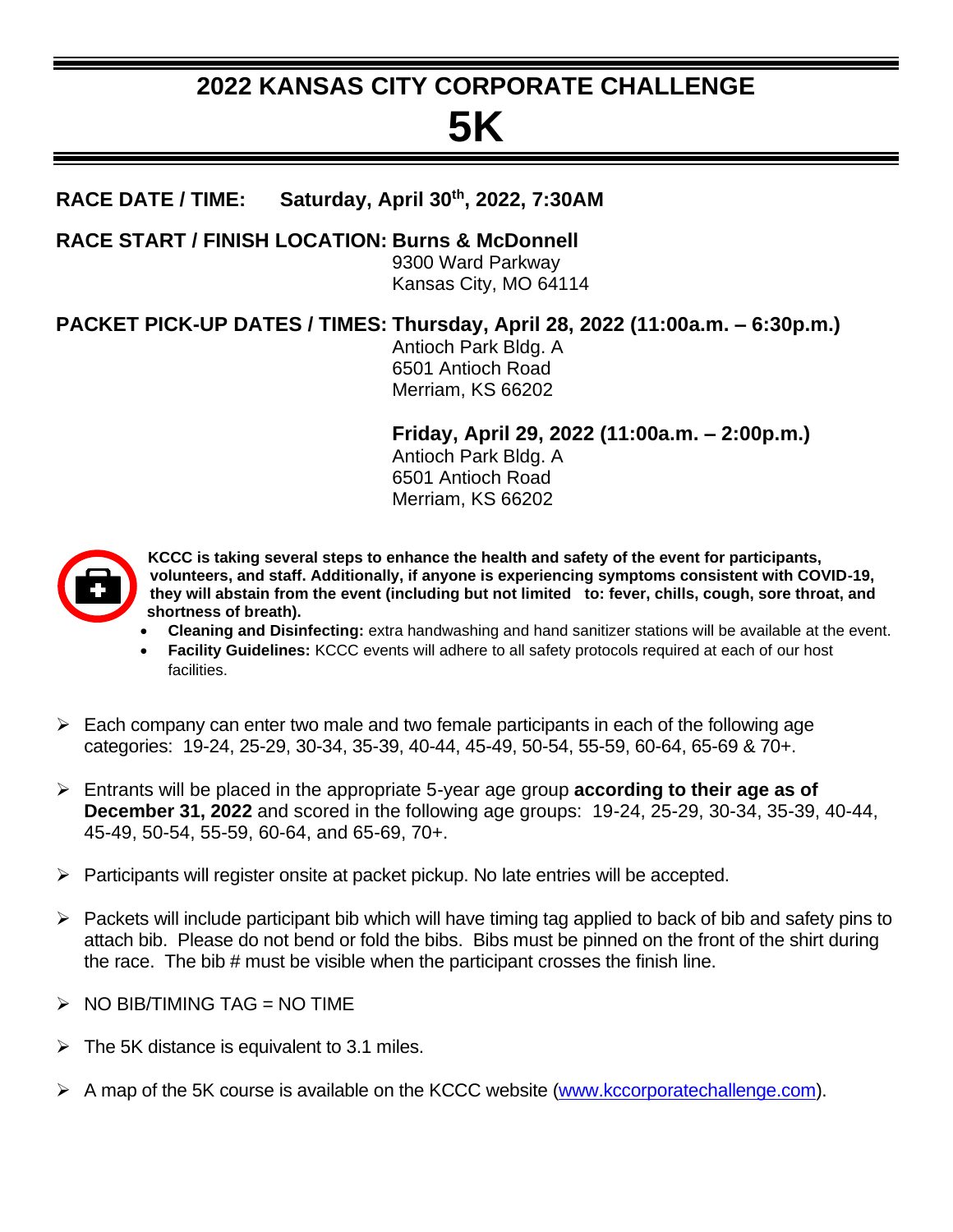- $\triangleright$  Runners will line-up in waves based on their estimated finish time. Waves will go off approximately every minute until all the runners are on the course. Signs will be placed throughout the starting line and announcements will be made concerning how to line-up. Since chip timing will be used, regardless of which wave you start in, your time will begin when you cross the starting line.
- ➢ No headphones, pets, baby strollers or joggers, roller blades, scooters, or bicycles are allowed on the course. These rules will be enforced via disqualification.
- ➢ For liability reasons, only registered KCCC participants will be allowed on the course. Meaning, there are NO pets, baby strollers, baby carriers, children or other pedestrians of any kind allowed on the course.
- ➢ No outside competitors, for "pacing" purposes, are allowed on the course. All participants on the course must be wearing the race/bib number provided at check-in. Participants may walk if necessary. Walkers should start at the back of the "pack".
- $\triangleright$  All participants must finish without assistance to receive points or medals.
- $\triangleright$  The Race Committee reserves the right to delay the start of a race or change the racecourse if conditions warrant such a change.
- ➢ In the event of inclement weather, please use the KCCC rain-out number 913-686-6030 ext.15 or check the KCCC website [\(www.kccorporatechallenge.com\)](http://www.kccorporatechallenge.com/).
- ➢ Finishers **will not** be eligible for places, points, or medals after 75 minutes.
- $\triangleright$  ALL times and winners will be determined according to their Chip Time. Results will be finalized and posted no later than Wednesday, May 4<sup>th</sup>.

The 5K will be scored as a meet, please see below for 5K Meet scoring information.

#### **SCORING THE 5K MEET**

The 5K will be held as a "meet". Individuals will compete within their age group against competitors from all divisions, but results will be scored by division.

➢ The top eight finishers in each age group, by division, in the 5K will be awarded points toward your company's 5K "Meet Points" as follows:

| <b>Place</b>    | <b>Points</b> | <b>Place</b> | <b>Points</b> |
|-----------------|---------------|--------------|---------------|
| 4st             |               | cth          |               |
| 2 <sub>nd</sub> |               | cth          |               |
| <b>2rd</b>      |               | ₹th          |               |
| ∕∕lth           |               | oth          |               |

➢ After "Meet Points" are accumulated from all finishers in the 5K, company winners will be determined and points will be awarded, by division, to your *overall* KCCC total, as follows:

| <b>Place</b>    | <b>Points</b> | <b>Place</b>    | <b>Points</b> | <b>Place</b>     | <b>Points</b> |
|-----------------|---------------|-----------------|---------------|------------------|---------------|
| 4 <sub>st</sub> | 40            | 5 <sup>th</sup> | 20            | Qth              |               |
| 2nd             | 34            | 6 <sup>th</sup> |               | 10 <sup>th</sup> |               |
| 2rd             | 28            | 7th             |               | 11 <sup>th</sup> |               |
| ⊿th             | 24            | 8 <sup>th</sup> |               | 12 <sup>th</sup> |               |